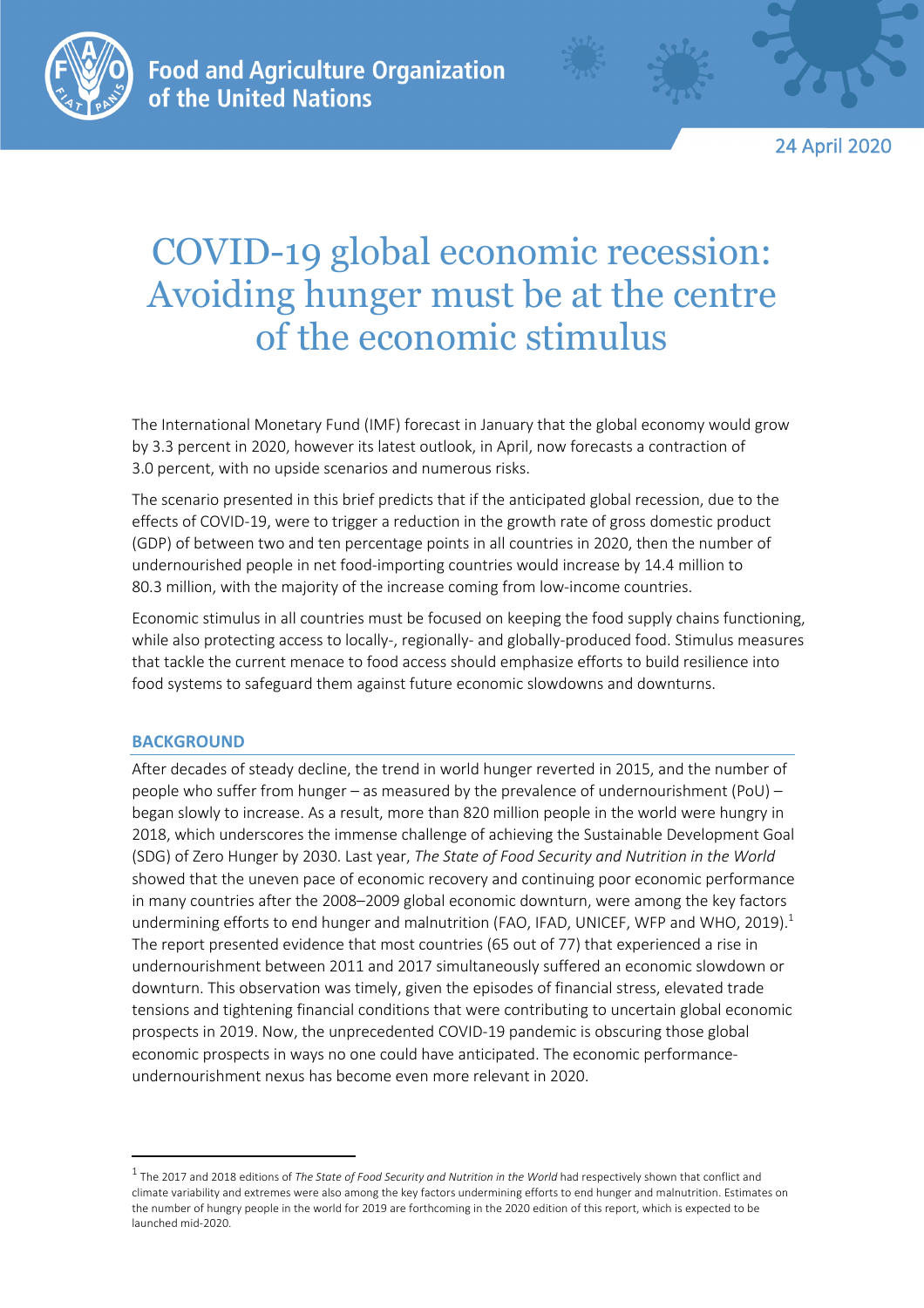*The State of Food Security and Nutrition in the World* also called for action on two fronts (FAO, IFAD, UNICEF, WFP and WHO, 2019). The first, safeguarding food security and nutrition through economic and social policies that help counteract the effects of economic slowdowns or downturns. The second, tackling existing inequalities at all levels through multisectoral policies that make it possible to more permanently escape from food insecurity and malnutrition. These policy recommendations are more essential in the face of the COVID-19 pandemic.

### **HEADING TOWARD A SEVERE GLOBAL RECESSION IN 2020**

While navigating a substantial amount of uncertainty, lack of data and clarity about the near future, the expected economic impact of the COVID-19 pandemic is a severe global recession for 2020. Most international bodies, financial companies and research institutes point to that assessment.

Despite the fact that most countries have maintained the flow of essential goods and services, governments all over the world have had no choice but to use public health measures like physical distancing and isolation to slow the spread of this new virus. Massive lockdowns and household isolation measures are, no doubt, delivering a major fall in economic activity. Since these measures were taken at different times across and within countries, the economic recovery will take time to materialize.

It is clear that there will be shocks on both the demand and the supply sides of the world economy through multiple transmission mechanisms. The Food and Agriculture Organization of the United Nations (FAO) has recently explained what this means for food and agriculture (FAO, 2020a). The containment measures governments around the world are putting in place include a severe and unprecedented reduction in the transportation of goods and people (ground, ocean freight and air freight). Revisions of earnings of the largest multinational enterprises suggest that foreign direct investment flows could fall between 30 percent to 40 percent during 2020–2021, according to the United Nations Conference on Trade and Development (UNCTAD, 2020). The International Labour Organization (ILO) initially predicted that global unemployment could increase by almost 25 million people (ILO, 2020), but even this estimate is quickly falling well short of reality, as workers are being laid off in much higher than expected numbers due to the crisis. The World Trade Organization expects world merchandise trade to plummet by between 13 percent and 32 percent in 2020 (WTO, 2020).

The IMF has confirmed that the world is set to face the worst economic downturn since the Great Depression. Its April World Economic Outlook (WEO) projects a global contraction of 3 percent in 2020; in January, its baseline expectation was growth of 3.3 percent. For advanced economies, WEO sees GDP declining 6.1 percent, and for emerging and developing economies it predicts a 1 percent decline. There are no upside scenarios in the WEO, only downside risks to the scenario, which basically represents the possibility that the current pandemic cannot be stopped or that a similar situation recurs in 2021. Others have already provided equally pessimistic forecasts. According to projections from the Organisation for Economic Co-operation and Development (OECD), the lockdown will directly affect sectors that account for one-third of GDP in the major economies (OECD, 2020). OECD further warns that for each month of containment, there will be a loss of 2 percentage points (p.p.) in annual GDP growth, and has called for a "global Marshall plan" to counteract the COVID-19 pandemic's effects. A scenario from Oxford Economics expects a contraction of 1.3 percent for 2020 (Oxford Economics, 2020). The United States of America, the European Union and China would see GDP in 2020 shrink by 2.6 percent, 3.2 percent and 0.9 percent, respectively. The Economist Intelligence Unit (EIU) has cut its forecast and is now expecting a contraction of 2.2 percent in 2020 for the global economy (EIU, 2020). Comparing its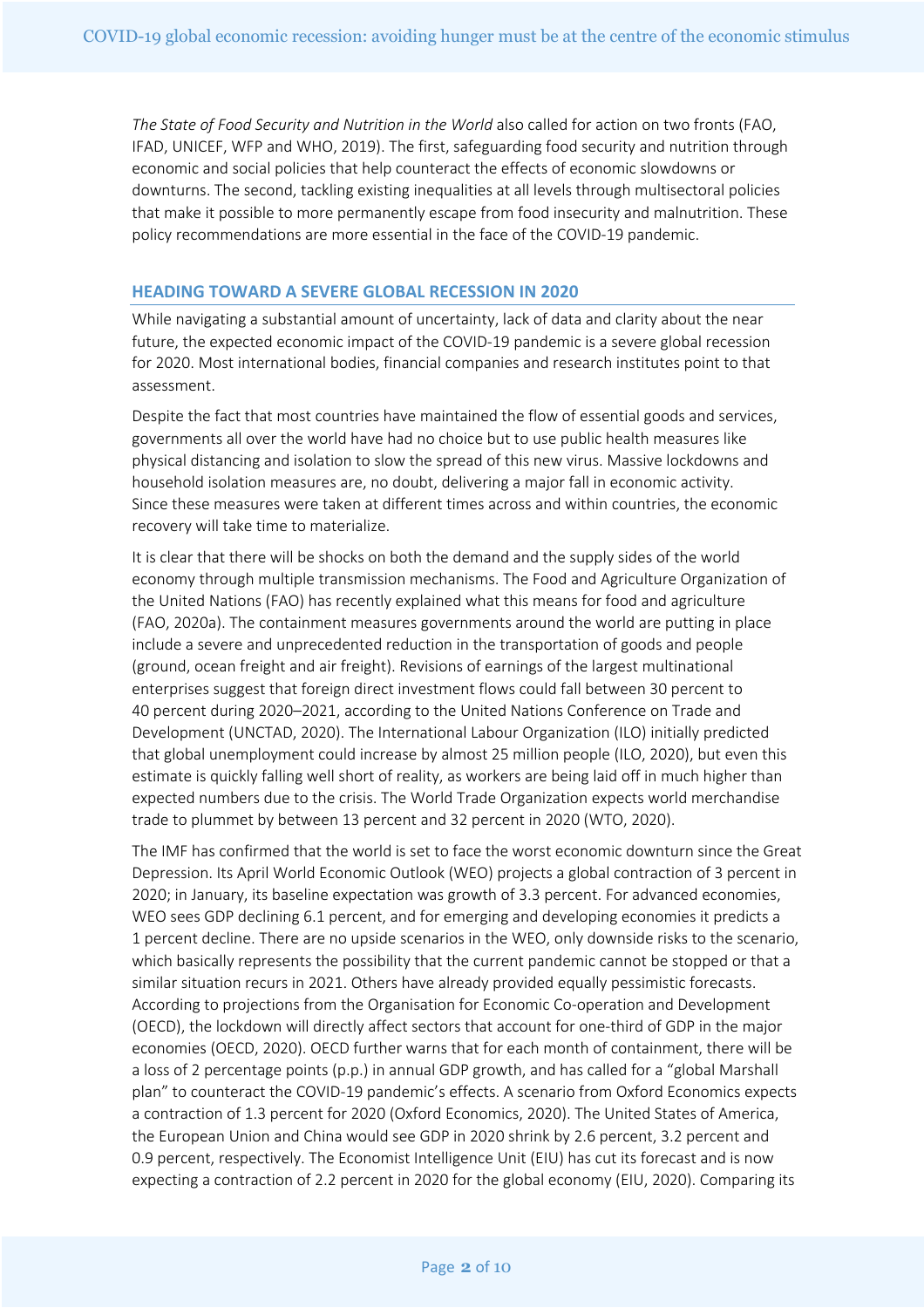forecast from before and during (through 26 March 2020) the COVID-19 pandemic, the EIU estimates that, for the G20 countries, the real GDP growth may be reduced by around 2 p.p. (Japan) to up to around 8 p.p. (Brazil and Germany) and 7 p.p. (Italy and Turkey) for various countries as a result of the COVID-19 recession. China's economy and that of the United States of America would grow less as a result of the COVID-19 pandemic, respectively by around 4.9 and 4.5 p.p. The forecast is revised down by 4.5 p.p. for the world economy and is expected to be reduced around the same p.p. or less for nine countries.

The evolving and uncertain nature of these forecasts make it a challenge to analyse the impacts. Nonetheless, we know that the human and economic toll will be massive and that low- and middle-income countries are poised to be worse affected. These countries, especially those with the lowest income levels, are hosts to the highest numbers of hungry, food insecure, malnourished and poor people in the world. Although some high-income countries are also having difficulty coping with the effects of the COVID-19 pandemic, it is worse for low- and middle-income countries which do not have the institutional capacity and or the contingency mechanisms and funds to stimulate their economies and protect the livelihoods of the most vulnerable people during a global crisis. Low- and middle-income countries are also losing trade and suffering from significant capital outflows, as investors look for safer havens. Remittances are decreasing and tourism revenue is collapsing. In Africa and Latin America, the budgets of oil exporting countries are being seriously affected by the recent massive drop in the price of crude. Least developed countries and small island developing states have a lot to lose, too. For example, small island developing states are food-importing countries, and they are also witnessing unprecedented losses in terms of tourism and remittances while at the same time being hit by climate shocks.

By late March, the IMF had received requests from 50 low-income and 31 middle-income countries for emergency financing. The IMF has estimated that emerging countries might need a minimum of USD 2.5 trillion, overall. With local financial markets and national reserves unable to keep liquidity flowing, a large amount of funding from international creditors will be required. The IMF's trillion-dollar lending facility has been made available and the World Bank has put up USD 160 billion in long-term financial support over the next 15 months (World Bank, 2020a). Among the measures taken by the IMF and the World Bank on behalf of the poorest countries are debt front-loading grants and soft-loan support, but also debt relief that was approved by the G20. Both institutions have asked bilateral creditors to hold debt payments for low-income countries. Collapsing currencies against the dollar are making dollarized debt servicing costs close to unsustainable, despite a low interest rate era, and may trigger domestic food price inflation in food importing countries. This might make the actions of major central banks, particularly the United States Federal Reserve System, of vital importance for these countries.

Clearly, economic stimulus is urgently needed and is being deployed throughout the world. However, it should not only be facilitated through the aforementioned lending facilities from the international financial institutions, but also through contingency mechanisms and funds for countries that have saved for such an eventuality, resources generated through public expenditure reallocations, and even foreign aid to countries that most need it.

Economic stimulus should revolve around the health, agriculture and food sectors. Health must be first, but good health will be elusive without access to nutritious food for the most vulnerable. Lockdowns and quarantine are restricting food supply chains, consumer spending and purchasing power. Economic stimulus measures must shield all pillars of food security (availability, access, utilization and stability). If during this COVID-19 pandemic crisis economic stimulus measures do not ensure that all people at all times have physical, social and economic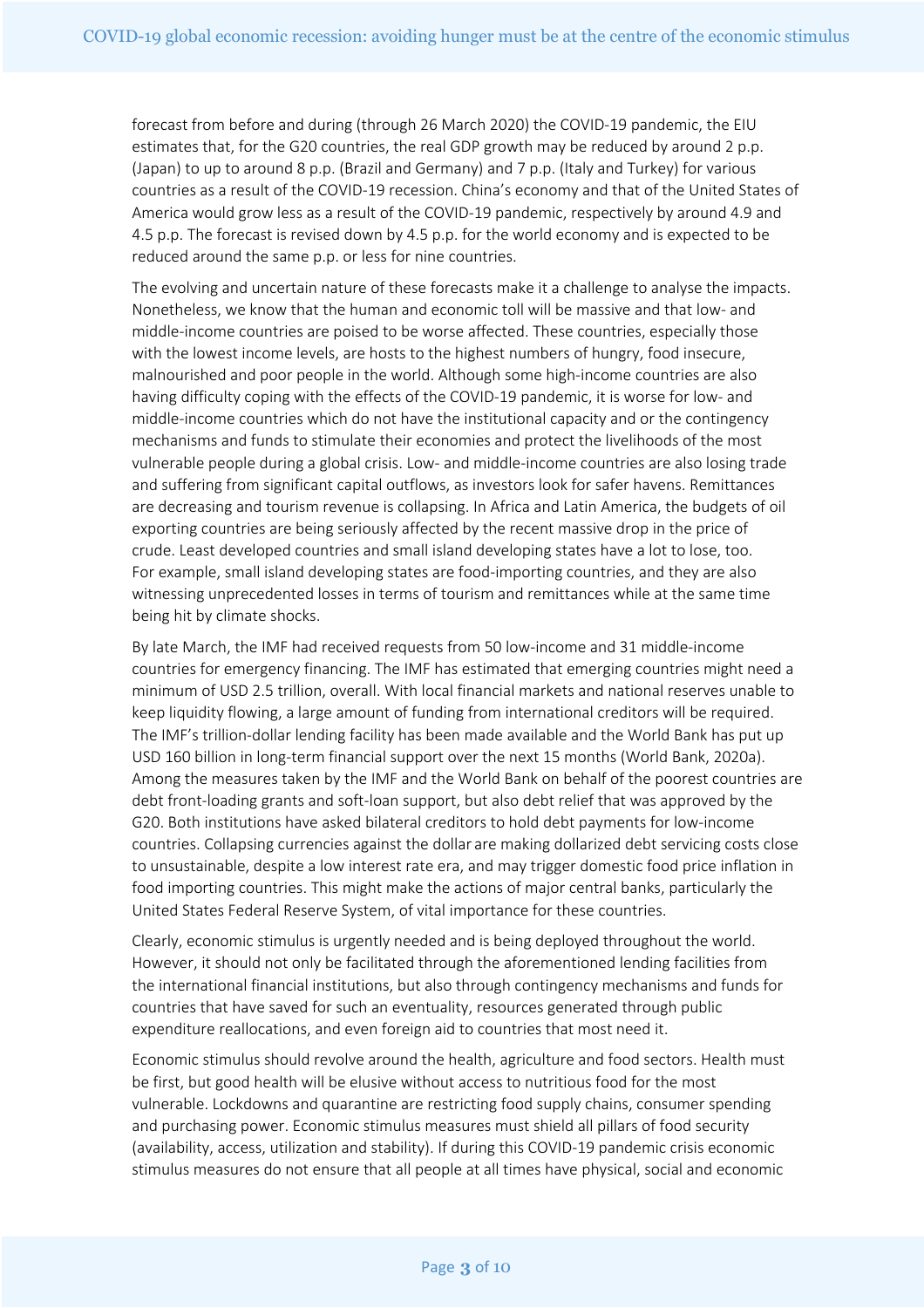access to sufficient, safe and nutritious food that meets their dietary needs and food preferences for an active and healthy life, the pandemic will not only kill people due to the viral disease, but lives will be lost and health severely impaired due to hunger.

## **ANY SCENARIO POINTS TO A SIGNIFICANT HUNGER TOLL –** *CETERIS PARIBUS*

Given the situation, economic forecasts are subject to a great degree of uncertainty and will remain so for some time. Even as pandemic experts are working with various scenarios, FAO is foreseeing, through a quantitative analysis, the potential outcomes of the global economic recession on hunger. This endeavour is justified: no matter how optimistic the scenario may be, the hunger toll could be significant, so appropriate measures are needed before it is too late.

FAO's statistical analysis for low- and middle-income countries in the period 1995–2017 shows that a great deal of the impact of economic slowdowns and temporary recessions on food availability is explained by the level of the per capita GDP reduction. Relatively limited slowdowns have proven to significantly affect the net food supply in food-importing countries. Food supply in the group of low-income food-deficit countries (LIFDC), which are not self-sufficient enough to produce the food they consume, has been seriously affected by virtually any type of economic deceleration. Findings show that, on average, one percentage point of GDP growth reduction has reduced the food supply in these countries by 0.306 percent. As a comparison, for the group of net food-importing countries when including also middle-income levels, we find that one percentage point of GDP growth reduction has cut the food supply by 0.154 percent. For net food-exporting countries, this relationship is not statistically significant. More details on the methods underpinning these statistical estimates, the definition of country groups and samples, and the analysis that follows below are found in Conti, Cafiero and Sánchez (2020).

By applying these estimates, we have gauged the impact of three hypothetical scenarios of real GDP growth reduction on the net food supply of 101 net food-importing countries (of which 47 are LIFDCs), in order to predict the effect on PoU in all of them. These sample countries – with a population of 5.2 billion people in 2018 – cover a vast area of the world (Figure 1). One important caveat here is that the analysis may not capture the overall impact of GDP growth reduction on the PoU as it does not reflect the possible effects of a reduction in food access.<sup>2</sup> Moreover, even the numbers presented here under the most pessimistic scenario must be considered an underestimation of the potential impacts of the COVID-19 pandemic on food security worldwide, as they only focus on undernourishment, or hunger, which is a result of severe food insecurity. Many more people, in all countries in the world, will likely see their ability to regularly access food to be severely compromised, at least in the short run, due to various measures put in place to limit the spread of the infection.<sup>3</sup>

<sup>&</sup>lt;sup>2</sup> As containment measures are put in place and the economic crisis hits livelihoods and incomes, the poorer and more vulnerable population groups find it more difficult, if not sometimes impossible, to have access to food. In the absence of effective policies, those with higher income capabilities will have the most access to food, which would be reflected in more inequality of food consumption. However, available historic data needed to estimate the extent of inequality in food consumption in countries does not provide sufficiently time-granular evidence to capture the direct impact of GDP slowdowns and downturns on the coefficient of variation of habitual dietary energy intake in the population, which is the other important parameter that leads to estimates of the PoU. In a next phase, FAO will predict the potential impact of the global economic crisis on the PoU, by coupling the estimated impact of the net food supply with possible scenarios in terms of changes in food consumption inequality. Moreover, the estimated number of undernourished people presented here are based on historic series of PoU estimates for China and India, which are long due for a revision, and that FAO will revise as new official information on food consumption in recent past years becomes available. <sup>3</sup> Moderate food insecurity has been estimated to be affecting 1.3 billion people in the world over the period 2016–2018, as reported in FAO, IFAD, UNICEF, WFP and WHO (2019).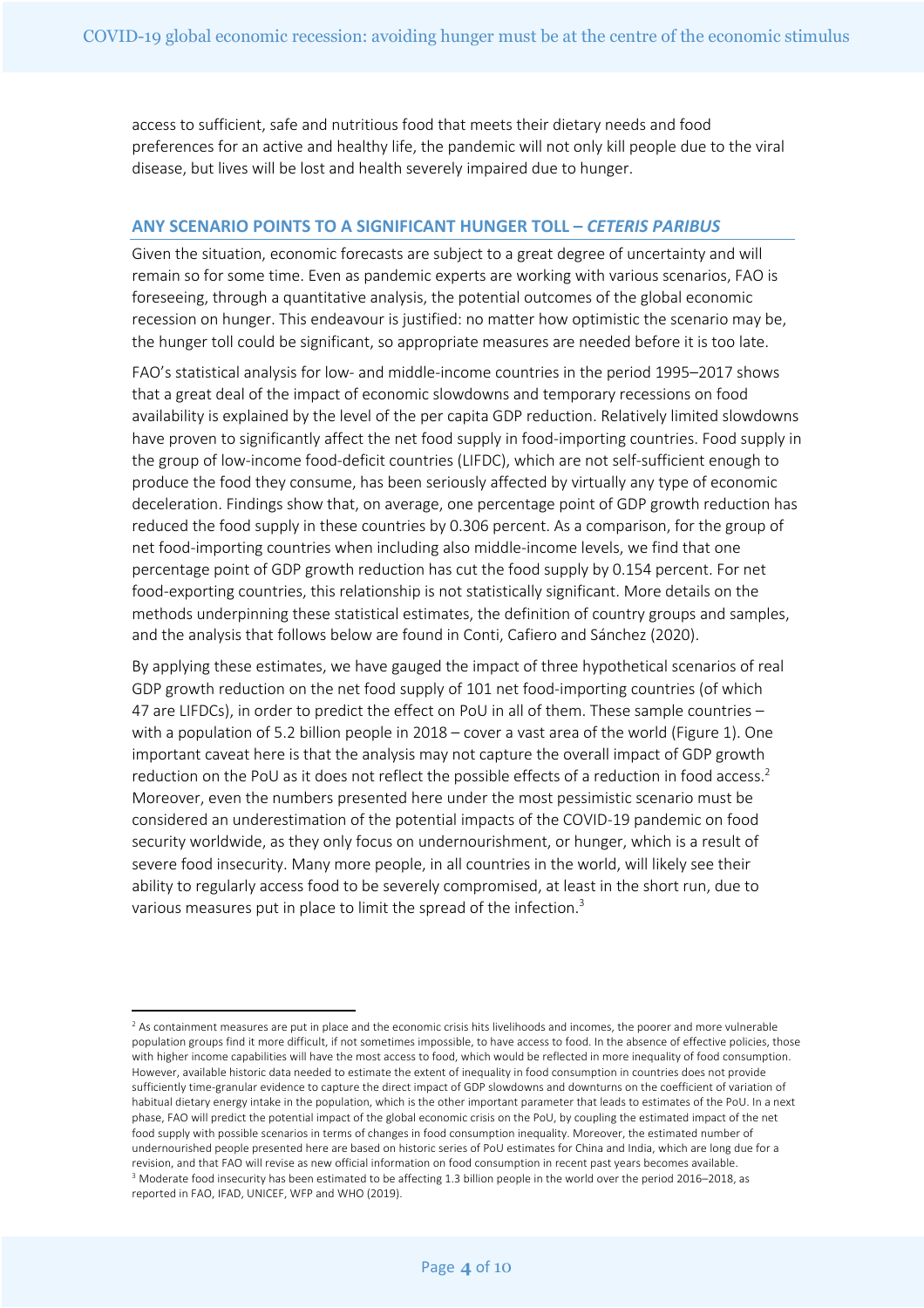

FIGURE 1 | Sample of 101 net food-importing countries used in the GDP growth reduction scenario analysis

Low-income food-deficit countries (LIFDCs) (n=47) Net food-importing countries, excluding LIFDCs ( $n=54$ ) *Note: Map boundaries comply with UN World Map, February 2020. Source: Authors' own elaboration.*

Given the evolving and uncertain nature of economic forecasts, the choice of GDP growth reduction in the three hypothetical scenarios is using the EIU's forecast for before and during (through 26 March 2020) the COVID-19 pandemic as a guide, and only for defining ranges of reduction. Accordingly, GDP growth could be reduced by around 2 p.p. (as forecast for Japan), 5 p.p. (the average reduction for all G20 countries), or around 8 p.p. (as forecast for Brazil). We added 2 p.p. to Brazil's forecast to delineate a more pessimistic scenario whereby all countries experience a hypothetical GDP growth reduction of 10 p.p. The second scenario (5 p.p. GDP growth reduction) is close to what the IMF's April WEO predicts for low-income developing countries (4.7 p.p. reduction in annual growth between 2019 and 2020) and emerging market and developing economies (5.7 p.p.).

Results. Moving from the more to the less optimistic assumptions of GDP growth reduction (2 p.p., 5 p.p. and 10 p.p. of GDP growth reduction), around 14.4 million to 80.3 million people in the 101 net food-importing countries would become undernourished compared with available PoU estimates (Figure 2). These estimates are mostly driven by what occurs in LIFDCs, which are the most vulnerable countries.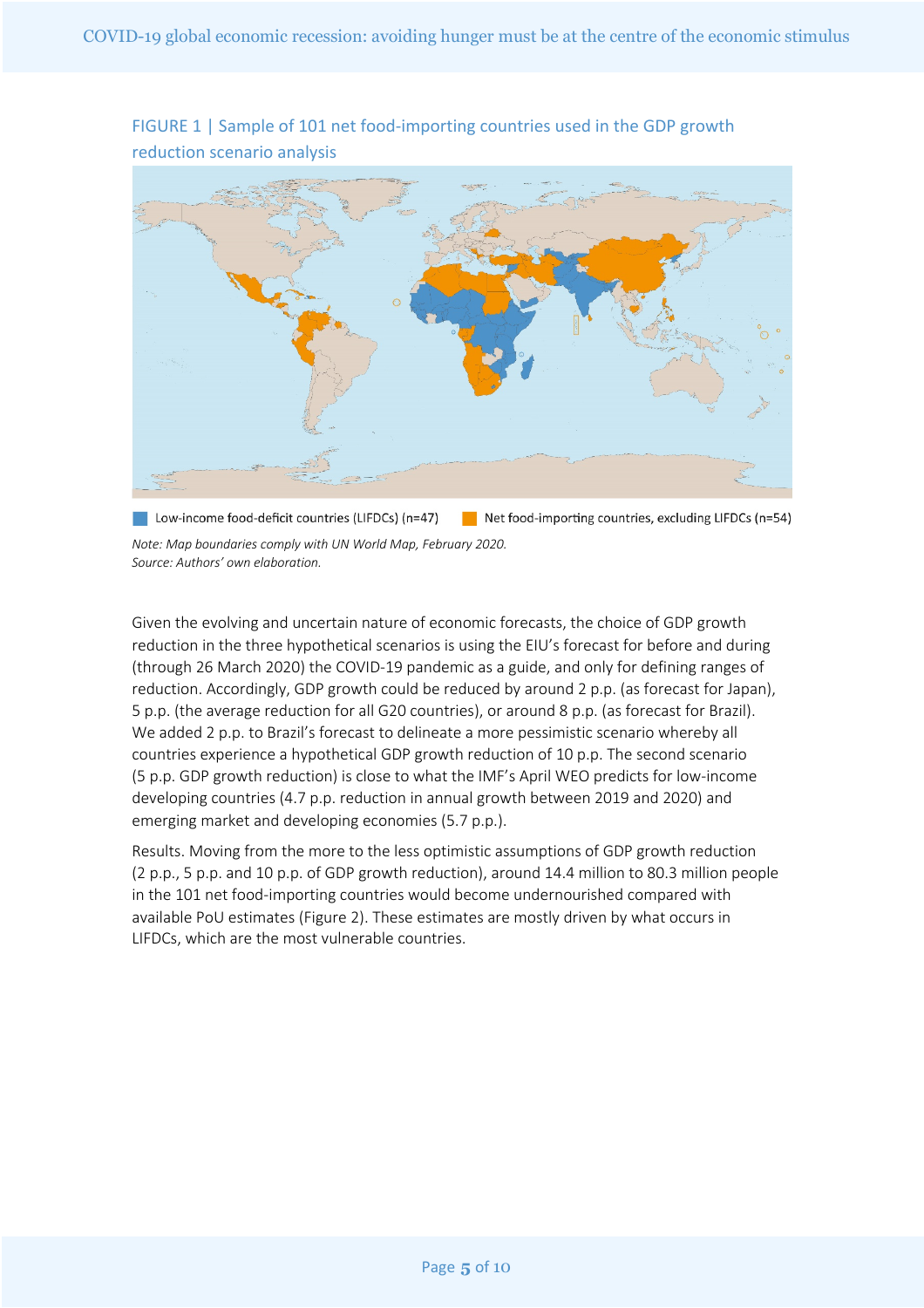FIGURE 2 | Rising undernourishment in net food-importing countries, as a result of the three hypothetical GDP growth reduction scenarios (millions of people)



*Source: Authors' own elaboration, based on the methodology, data and analysis described in Conti, Cafiero and Sánchez (2020) (see https://doi.org/10.4060/ca8815en).*

Although they were developed for illustrative purposes, these estimates raise alarms! Even more alarming is the fact that these estimates are likely an underestimation of the potential impacts of such hypothetical GDP growth decelerations on global hunger, given that we are capturing the impact on the PoU only through changes in the food supply (availability) and only in net food-importing countries. First, the number of new undernourished people in the world as a result of the simulated GDP growth decelerations would be significantly higher if, at the same time, the economic crisis results in a long-lasting deterioration of the overall inequality in access to food. The latter may already be taking place in many countries due to the emergency measures adopted to limit the spread of the infection and reductions in incomes, particularly affecting the poor. Second, high-income countries and net food-exporting countries are not included. Very large recessions may even impact the net food supply, including in traditionally exporting countries, perhaps through production-side effects to some extent, but most importantly through a reduction in the demand from their trading partners. Moreover, while their food availability may not be severely compromised, vulnerable population groups in these countries may be left without access to food during the COVID-19 pandemic. No doubt, economic stimulus in all countries must both keep the food supply chain active while also taking measures to protect people's access to food.

## **POLICY RESPONSES ARE URGENTLY NEEDED TO SOFTEN THE IMPACT ON HUNGER**

Because the food supply chain is globally integrated, cooperative and coordinated work between and within all countries becomes of paramount importance. All key players in the international community, and the United Nations system in particular, have a central role to play.

So far, the major economic policy response from most countries has been to inject vast amounts of liquidity through fiscal and monetary policies to support demand, including postponing financial obligations, safety nets such as cash transfers for the newly unemployed, and adequate supply of credit. Central banks from high-income countries have gone back to their emergency quantitative-easing, debt-buying programmes, which are aimed at bolstering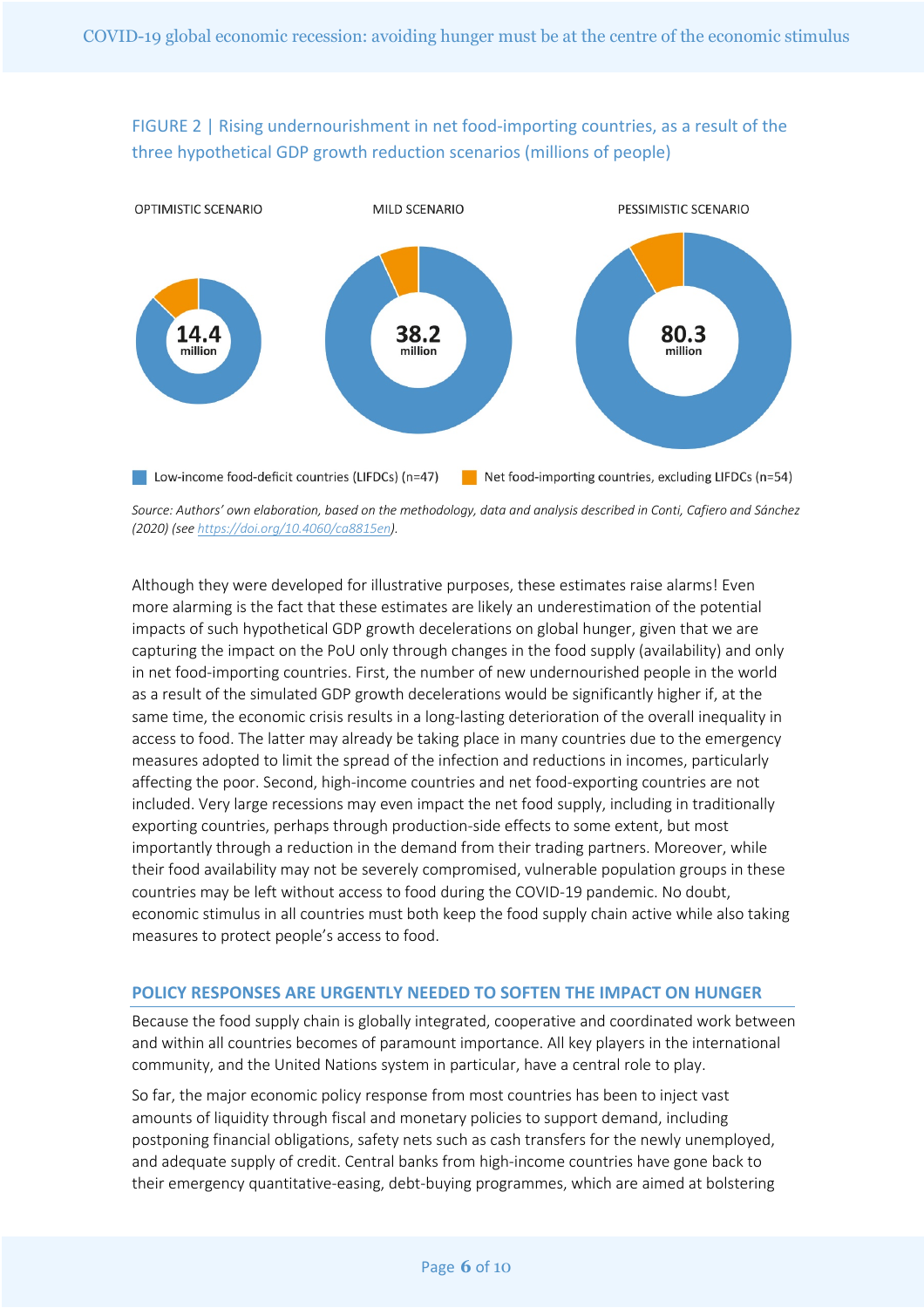bond prices and containing interest rates. In March, the European Central Bank, added EUR 120 billion and later EUR 750 billion to its bond-buying programme. European Union (EU) leaders are debating mutualization of spending in the form of a possible European recovery fund for transfers, not loans, of EUR 1.5 trillion, using the same mechanism as the EU budget, and lasting two or three years. In March, the United States Federal Reserve System also announced a similar USD 700 billion programme, with an additional round being considered. In the second week of April, it announced new loan facilities (bond purchasing) worth USD 2.3 trillion to deliver credit to small businesses and municipalities.

Injecting liquidity and overall spending commitments will be a challenge for emerging economies and the poorest countries. These countries most likely lack the tools to use those stimulus policies at the level that is required for the magnitude of the COVID-19 challenge. The IMF's USD 1 trillion facility and the World Bank's long-term financial support might not be enough. Therefore, the international community must act together now to facilitate economic stimulus in countries without the savings capacity to act by themselves. These countries, in turn, are obliged to exert fiscal responsibility and objectivity to reallocate their own resources into the most urgent needs that the COVID-19 pandemic has created for them and to put in place the right incentives for the private sector to act in unison.

Economic stimulus measures in all countries of the world must address two urgent short-term necessities:

- Firstly, by maintaining food availability at all times by means of ensuring that the food supply chain is kept active and is without interruption.
- Secondly, and most importantly, measures must be put immediately into place to ensure that disrupted economic activity in all supply chains in general, and in food supply chains in particular, which are already creating a massive drop in monthly incomes with which the poorest and most vulnerable populations cannot cope on their own, does not worsen people's access to food.

FAO is identifying a number of areas for interventions to keep the food supply chains active, beginning with trade policies.<sup>4</sup> Enhanced market transparency, through agricultural market information systems such as the Agricultural Market Information System (AMIS), <sup>5</sup> coordinating with trading partners, and avoiding certain trade-restrictive measures, are among the effective mechanisms recommended to stimulate consumption and production (FAO, 2020b). FAO has also been calling for enhanced logistics along the food supply chain, with proper coordination with all actors. This includes allocating resources to boost a number of key sectors (e.g. transport) and businesses such as agri-dealers and livestock supplies shops, food processors and retailers, in particular small and medium-sized enterprises, as well as leveraging the power of public procurement and innovation to allow local markets to remain open (FAO, 2020c). Ensuring smallholders have access to markets is of paramount importance (FAO, 2020d). These are just a few important areas of intervention among various others that FAO has also identified to keep food supply chains active (FAO, 2020e).

While aiming at ensuring that food is available by maintaining the food supply chain, this brief emphasizes the need for policies to address a longstanding issue in middle- and low-income countries: inequality. Governments have an opportunity to tackle inequality head on by targeting the required stimulus packages full of fiscal and monetary policies to the poorest and undernourished. In this regard, the stimulus packages should focus on both cash and in-kind

<sup>4</sup> FAO is documenting this work stream through several policy briefs related to COVID-19. For more details see: www.fao.org/2019 ncov/resources/policy-briefs

<sup>5</sup> See www.fao.org/policy-support/mechanisms/mechanisms-details/en/c/428659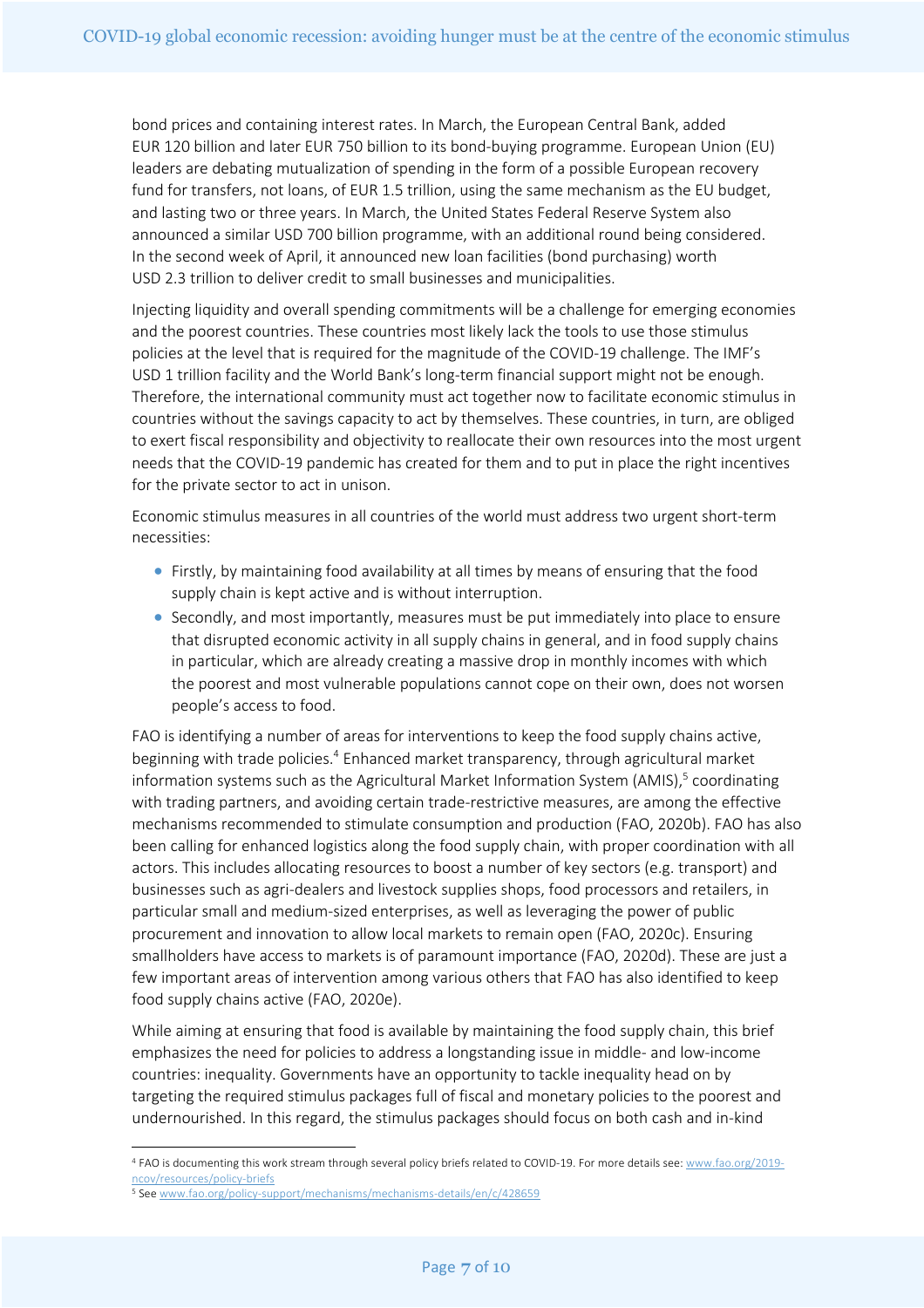transfers. Everything from new credit lines, safety nets, income support through cash transfers, to food distribution programmes like food banks/stamps and continuing school-feeding delivery, should be directed to the "have-nots" not just because they are the most in need but because it would have a positive effect on demand, keeping it dynamic, softening the blow on the economy while connecting the poorest to it. FAO strongly recommends social protection measures to shield the rural poor from the impact of the COVID-19 pandemic (FAO, 2020f). Those measures that specifically target enabling access to food, and information campaigns more broadly, should ensure that this food is nutritious. FAO also strongly recommends maintaining good nutrition, particularly in the face of the COVID-19 pandemic (FAO, 2020g).

If these emergency measures fail to guarantee the distribution of nutritious food, naturally, the numbers of undernourished people will climb and food insecurity will increase, which will only contribute to higher economic inequality. This would also create a significant setback for the United Nations Decade of Action on Nutrition.

Some encouraging examples of "stimulus for food" are emerging in low- and middle-income countries, showing it is possible to stimulate the economy in the face of the COVID-19 pandemic, while keeping in mind the need to provide access to food. Though these stimulus measures are small at this point, they can still prevent millions of people from joining the ranks of the hungry in the world, which would help to prevent adverse scenarios such as those presented earlier. A real-time review of social protection policy measures from the World Bank and ILO shows that, as of early April, 106 countries had introduced or adapted social protection measures (Gentilini, Almenfi and Orton, 2020). Cash transfers have been the most commonly used mechanism. However, the review of examples of policies warns of a major gap: social protection responses associated with stimulus packages are clearly present in all regions, except Africa, where only a few countries have been able to implement programmes so far. This is worrisome, considering that it is in Africa, and particularly in the sub-Saharan African region, where FAO observes the highest prevalence of undernourishment in the world. A new World Bank report projects the first recession in 25 years for the sub-Saharan region (World Bank, 2020b). Africa will not only face an economic slowdown and disrupted demand/supply chains, it will also likely be unable to avoid a grave health crisis as COVID-19 starts to spread in the region (UNECA and ATPC, 2020; The New York Times, 2020). African leaders must be on high alert, and they must work together on stimulus measures to ensure access to food for their populations and for other developing regions. The international community must stand by ready to support them.

# **Let us not forget about the long run**

Last, but not least, let us not forget about the long run. We do not know when the COVID-19 era will end. Uncertainty about the future will be reflected in uncertain and frequently adjusted forecasts and in uneven economic recovery all over the world. Ending the COVID-19 era will not only depend on stimulus policies, but also on the availability of a vaccine and methods for avoiding new outbreaks, as well as on a number of other economic and societal reinventions.

To the greatest extent possible, stimulus measures that tackle the current threats to food availability and access should be designed with a view to building the resilience of food systems to safeguard them against economic slowdowns and downturns.

Last year, *The State of Food Security and Nutrition in the World* also underscored the need for such long-term policies (FAO, IFAD, UNICEF, WFP and WHO, 2019). Countries will need to invest wisely if they go through periods of economic booms, after recovering from the damages associated with the COVID-19 pandemic, to reduce economic vulnerabilities and inequalities. They will need to build capacity to withstand shocks, maintain health and other social expenditures, use policy tools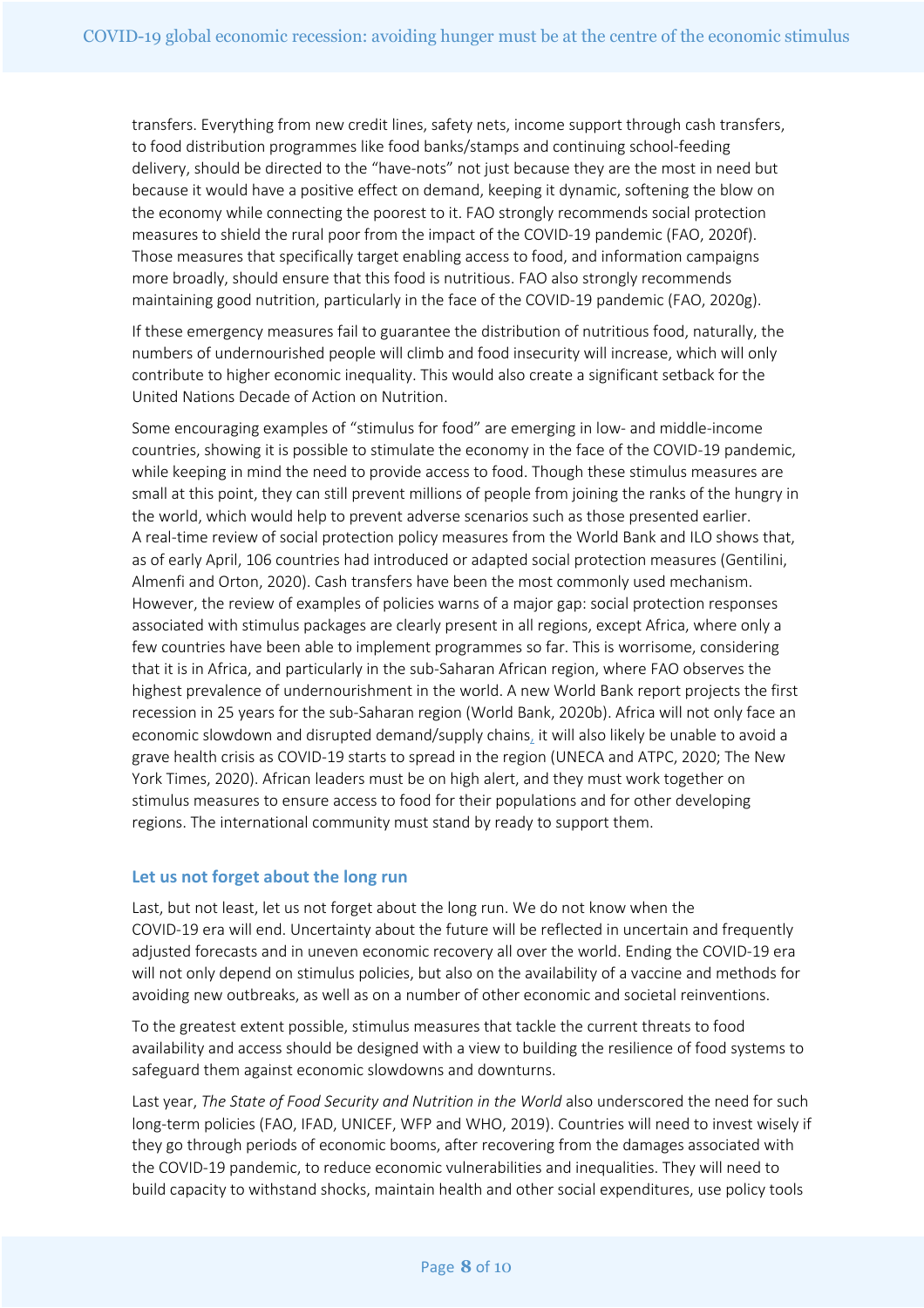to create healthier food environments, and quickly recover if economic turmoil erupts once again. This is important for the resilience of food systems and requires balancing a set of policies and investments to achieve a structural transformation that also fosters poverty reduction and more egalitarian societies. These policy recommendations are more relevant today than ever before, if we are to achieve the SDG of Zero Hunger by 2030.

### **REFERENCES**

- Conti, V., Cafiero, C. & Sánchez, M.V. 2020. *Simulating rising undernourishment during the COVID-19 pandemic economic downturn*. Technical note. FAO, Rome (also available at https://doi.org/10.4060/ca8815en).
- Economist Intelligence Unit (EIU). 2020. COVID-19 to send almost all G20 countries into a recession [online]. [Cited 17 April 2020]. www.eiu.com/n/covid-19-to-send-almost-all-g20 countries-into-a-recession
- FAO. 2020a. *COVID-19: Channels of transmission to food and agriculture.* Rome (also available at https://doi.org/10.4060/ca8430en).
- FAO. 2020b. *Agri-food markets and trade policy in the time of COVID-19.* Rome (also available at https://doi.org/10.4060/ca8446en).
- FAO. 2020c. *Responding to the impact of the COVID-19 outbreak on food value chains through efficient logistics.* Rome (also available at https://doi.org/10.4060/ca8466en).
- FAO. 2020d. *COVID-19 and smallholder producers' access to markets.* Rome (also available at https://doi.org/10.4060/ca8657en).
- FAO. 2020e. *COVID-19 and the risk to food supply chains: How to respond?* Rome (also available at https://doi.org/10.4060/ca8388en).
- FAO. 2020f. *Social protection and COVID-19 response in rural areas.* Rome (also available at https://doi.org/10.4060/ca8561en).
- FAO. 2020g. Maintaining a healthy diet during the COVID-19 pandemic. Rome (also available at https://doi.org/10.4060/ca8380en).
- FAO, IFAD, UNICEF, WFP & WHO. 2019. *The State of Food Security and Nutrition in the World. Safeguarding against economic slowdowns and downturns*. Rome (also available at http://www.fao.org/3/ca5162en/ca5162en.pdf).
- Gentilini, U., Almenfi, M. & Orton, I. 2020. *Social Protection and Jobs Responses to COVID-19: A Real-Time Review of Country Measures.* "Living paper" version 3 (April 3, 2020) [online]. [Cited 17 April 2020]. www.ugogentilini.net/wp-content/uploads/2020/04/Country-socialprotection-COVID-responses\_April3-1.pdf
- International Labour Organization (ILO). 2020. *Almost 25 million jobs could be lost worldwide as a result of COVID-19, says ILO* [online]. Geneva. [Cited 17 April 2020]. www.ilo.org/global/about-the-ilo/newsroom/news/WCMS\_738742/lang--en/index.htm
- Organisation for Economic Co-operation and Development (OECD). 2020. *OECD updates G20 summit on outlook for global economy* [online]. Geneva. [Cited 17 April 2020]. http://www.oecd.org/newsroom/oecd-updates-g20-summit-on-outlook-for-globaleconomy.htm